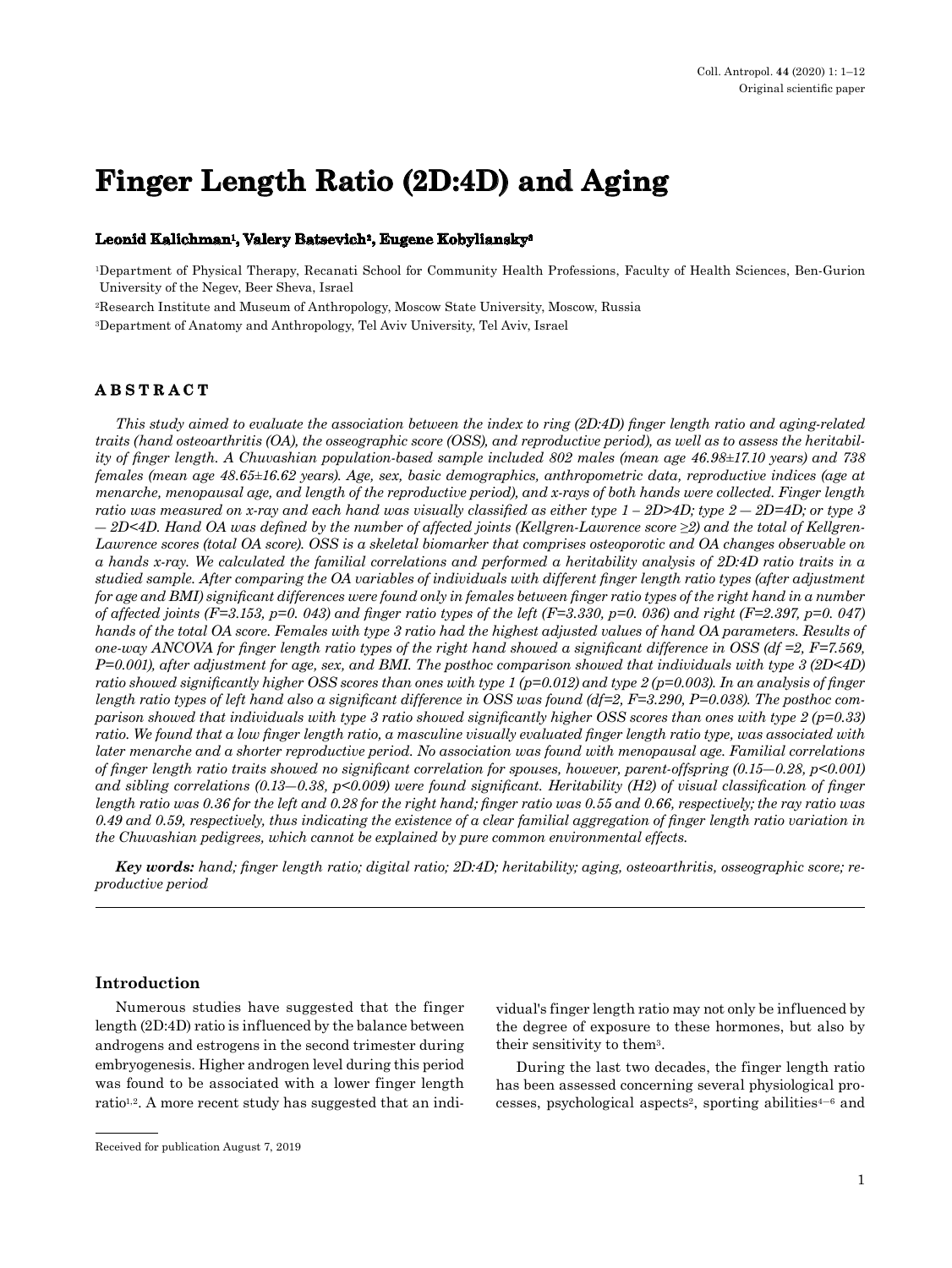diverse health conditions7,8. It was found to be associated with age-related parameters such as bone mineral density<sup>9</sup> and skeletal biomarkers of biological aging<sup>10</sup>. A low ratio, 2D<4D, or more androgenized, finger length ratio/ pattern (Type 3) was significantly associated with osteo $arthri t is<sup>11–16</sup>$ . Sigurjonsdottir et al.<sup>13</sup> found that the type 3 finger ratio was associated with total knee, but not with a total hip replacement. Furthermore, type 3 finger ratio has been reported in individuals with prostate cancer<sup>17</sup>, primary brain tumors<sup>18</sup>, alcohol dependence<sup>19</sup>, Alzheimer's disease in females<sup>20</sup>, and aggression-related injuries in children<sup>21</sup>. Higher (type 1) finger length ratio has also been associated with lethal disease such as breast cancer22,23, cervical dysplasia24, oral squamous cell carcinoma in males<sup>25</sup>, gastric cancer<sup>26</sup>, Alzheimer's disease in males<sup>20</sup>, coronary heart disease and myocardial infarction<sup>27,28</sup>. The underlying mechanism for such findings is unknown.

Since age at menarche, menopausal age, and duration of the reproductive period affect women's mortality and morbidity29,30, an increase in demand for clinical and therapeutic services, and identification of factors associated with these indices in different populations, is clinically and public health-wise very important. Several studies have investigated whether the finger length ratio in women relates to the physiological measures of fertility. It has recently been suggested that the finger length ratio could predict the age of menarche31,32, however, Helle<sup>33</sup> studying a Finnish sample, found no such association. Therefore, we believe that additional studies on different populations are essential to determine the association between the finger length ratio and age at menarche. A recent study34 observed an association between right finger length and the difference between right and left finger length  $(\Delta_{r-1})$  and age at menopause, with increasing digit ratio associated with an earlier mean age at menopause. To the best of our knowledge, this finding has not as yet been replicated in any other population.

The putative effects of prenatal androgen on finger length can be both genetic and environmental. Clarifying the degree of genetic influences can enhance our understanding of the source of individual differences in finger length and the etiology of the association between finger length and skeletal aging traits.

We carried out a radiographic study on a large population-based sample who had participated in a Chuvashian skeletal aging study investigating different aspects of skeletal aging35.

#### *Aims*

This paper is sumarizing the studies that aimed to evaluate the association between the index to ring (2D:4D) finger length ratio and aging-related traits **(**hand osteoarthritis (OA), the osseographic score (OSS), and reproductive period) as well as to assess the heritability of finger length ratio.

# **Methods**

#### *Study design: Cross-sectional population-based analytical study*

Sample: The population sampled comprised of native Chuvashians residing in numerous small villages in the Chuvash and Bashkortostan Autonomies of the Russian Federation. The data were gathered during three expeditions undertaken during August/September 1994, May/ June 1999, and September 2002 by the Anuchin Research Institute and Museum of Anthropology, Moscow State University (Russia) and by the Department of Anatomy and Anthropology, Sackler Faculty of Medicine, Tel-Aviv University (Israel). The Chuvashians are believed to have originated from Turkic-Altaic Bulgar tribes who migrated from Northern Caucasus in the 7th to 8th centuries to the western region of the Middle Volga River. They likely represent an amalgamation of Bulgars and the Finno-Ugric tribes who had previously lived in that area and did not adopt Islam36. During the 15th and 16th centuries, the Chuvashians emerged as a single nation, comprised of rural Bulgarians. Present-day Chuvashians are genetically related to Mediterraneans and Mid Easterners, scarcely possessing any indications of the Central Asian-Altaic gene flow37. The population was selected due to the homogeneity of the environment and genetic homogeneity.

The Chuvashians participating in this investigation were randomly chosen volunteers described in detail elsewhere38, 39. The study cohort included 802 males aged 18―89 years and 738 females aged 18―90 years. Data from 80―90% of the families (including all family members living in the area at the time of the study) were obtained. Since almost every individual was related to one of the families, we were able to collect data on up to 90% of the population in each village. All studied individuals were randomly recruited, i.e. regardless of the readings of any of the measured variables. We, therefore, believe that the study sample represented the entire rural population of this area. The Chuvashian population is characterized by a stable family structure with traditional relationships. For generations, the Chuvashians have resided under the same environmental conditions and have not been exposed to an outside genetic flow40. A rural population is more homogeneous than an urban population in terms of ethnicity, occupation and physical activity. The study participants shared similar living, economic and professional conditions, with most of the individuals employed in agriculture or other occupations involving physical labor.

The data collected included sex, age, anthropometrical characteristics (height, weight) handedness and occupation. Data obtained from self-completed questionnaires completed during the interview, included sex, age, age at menarche, menopausal age, number of children, and occupation. Menopause was defined as >12 months without menstruation (women with less than 12 months of amenorrhea were not included in the present study). Age at last menstruation was considered as menopausal age. To minimize the possible recall bias, the investigators excluded all women who had doubts about their age at menarche or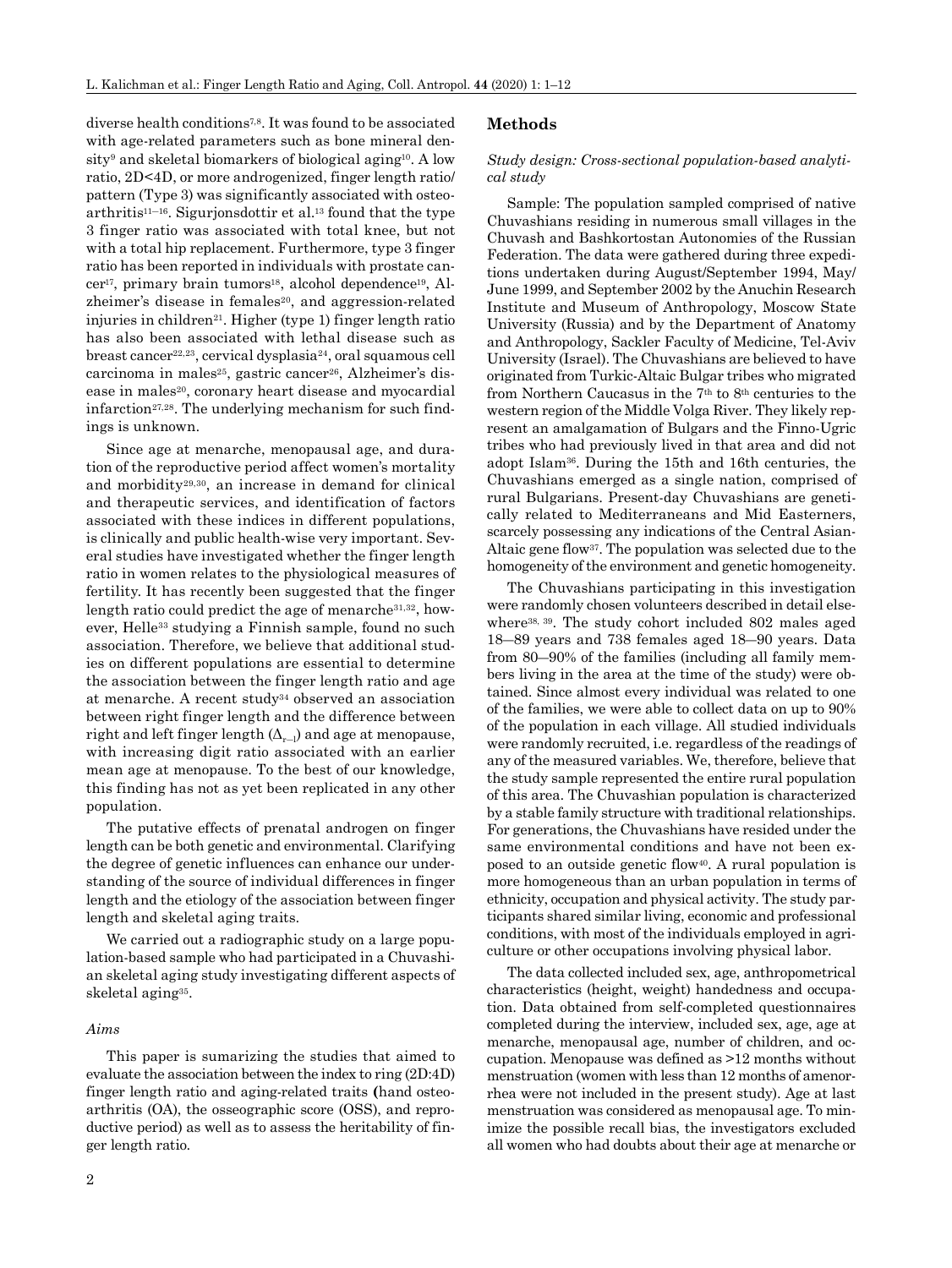age at menopause. Because there were relatively few women above the age of 70 and to reduce recall and survival biases, age was limited to ≤70 years old. Chronic morbidity rates were culled from the participants' medical records and completed during the interview. In the studied sample, there were no users of hormonal replacement therapy or chronic users of steroid medication. All women who had had a hysterectomy before natural menopause, had experienced a post-traumatic event or were diagnosed with rheumatoid or psoriatic arthritis, were excluded from the study. None of the women smoked. After screening, x-ray films of both hands were obtained in addition to the necessary examinations, measurements, and interviews. All procedures were consensual. The studied subjects signed an informed consent form. The entire project was approved by the Helsinki Ethics Committee of Tel-Aviv University.

Body mass index (BMI): BMI was computed as the ratio of weight (in kg) divided by height (in meters) squared.

Hand radiographs: Single plain radiographs of both hands were taken in the posteroanterior position with the x-ray source located 60 cm above using a standard roentgenographic technique, as described in detail by Pavlovsky and Kobyliansky41, 42. Hands were placed on the same filmcontaining plate to avoid any film or development variation and exposed for 5―10 sec at 100―150 mA without intensifying screens at 50kV. All x-rays were digitized and the radiographic measurements were performed using digital images.

Radiographic measurements of finger ratio: Images were processed using the free UTHSCSA Image Tool softwarea. We developed a special script using a built-in program language, which enables us to mark the edge of the studied bone by a computerized contour line and subsequently to measure various bone size traits using this contour43. The following measurements were made on the index and ring fingers of both hands: (1) from the midpoint of the base of the proximal phalanx to the mid-point of the tip of the distal phalanx; and (2) from the mid-point of the base to the mid-point of the tip of the metacarpal. All measurements were taken by one observer and entered directly into a Microsoft Excel file. If no measurement was possible, the reason was recorded.

Reliability of radiographic measurements: An initial set of x-rays were analyzed to develop a reading protocol for evaluation of finger and metacarpal length. Using this protocol, the reader evaluated 50 x-rays to improve the precision of measurements. Then, another 30 randomly selected x-rays were evaluated twice by the same observer to estimate the reliability of readings. Interclass correlation coefficient (ICC) for fingers measurements ranged between 0.95 (0.88―0.98) and 0.96 (0.089―0.98). Only after the training and reliability evaluation, all x-rays were analyzed in a blinded fashion.

Visual classification of finger ratio type: All x-rays were evaluated by the experienced radiological researcher (L.K.). Each hand was classified according to whether the index finger was longer (type 1), equal to (type 2) or shorter than the ring finger (type 3), by visual comparison of the soft tissue outline of the fingertips on the radiograph. As in a previous study44, the x-ray was classified into each category using definitions 'definite' or 'probable' according to the certainty of the observer. Each x-ray where the definition was "probable" was assessed by an additional reader and consensus classification was recorded. The inter-reader correlation was high (κ=0.86). The data on actual finger (2D:4D) length ratio in the Chuvashian population was presented in detail in our previous publication<sup>45</sup>.

Osseographic score evaluation: An osseographic score  $(0SS)$  was introduced by Kobyliansky and others<sup>41</sup> to assess the skeletal aging. It based on the radiographic features of the hand, combining both osteoporotic and osteoarthritic changes of the hand bones and joints. Foundations of OSS were originally suggested by Pavlovsky46 and have been used in biological age evaluations in population studies41,42,47. OSS has been shown to highly correlate with the chronological age in adults of different ethnic groups<sup>41,48</sup>. Genetic factors may also significantly contribute to interindividual differences in biological aging49. In variancecomponent genetic analysis, performed in Karasik's study, sex, cohort, height, body mass index, and in women, menopausal status and estrogen use, jointly explained approximately 6% of the total variance of OSS, whereas genetic factors explained an additional 57%, indicating that most of the variability of OSS was associated with internal factors, providing additional support for the use of OSS as a biomarker of biological aging.

An individual's OSS was determined by the occurrence of the following (Figure 1): (a) Bone proliferations (spurs): 1. apiostoses (tufting of distal phalangeal tuberosity); 2. osteophytes; 3. enthesophytes of juxta-articular area; 4. enthesophytes (subperiosteal expansion) at midshaft; (b) Manifestations of bone porosity: 5. resorption of trabeculae; 6. development of lacunas (juxta-articular osteopenia); 7. erosion of cortex; (c) sclerosis; 8. enostosis: 9. sclerotic nuclei; 10. subchondral sclerosis; (d) Non-traumatic joint deformities: 11. narrowing of a joint cavity; 12. periarticular bone corrosion<sup>41, 42, 50</sup>. Phalanges of the 2<sup>nd</sup> to 5<sup>th</sup> fingers of both hands were examined. The first finger (thumb) does not directly project in a standard X-ray and was therefore not utilized. The presence of a given feature, but not its level of development, was documented for each skeletal aging estimate. The mean value of an overall number of those features for both hands was used as an OSS.

Radiographic assessment of hand OA: The development of OA was evaluated for each of the 14 joints (4 distal interphalangeal, 4 proximal interphalangeal, 5 metacarpophalangeal, and 1st interphalangeal) according to the Kellgren and Lawrence (K―L) grading scheme, which utilizes photographs from the Atlas of Standard Radiographs51. The extent of each of the above-mentioned indexes for each joint, ranged from 0-4. Joints scored as K-L≥2 were considered affected. Each individual was characterized by the total number of affected joints and total OA score (total sum of K-L scores of all 28 joints of both hands). Summing up K-L scores of the hand joints in evaluating hand OA is common in epidemiological

a available at http:// http://compdent.uthscsa.edu/dig/download.html.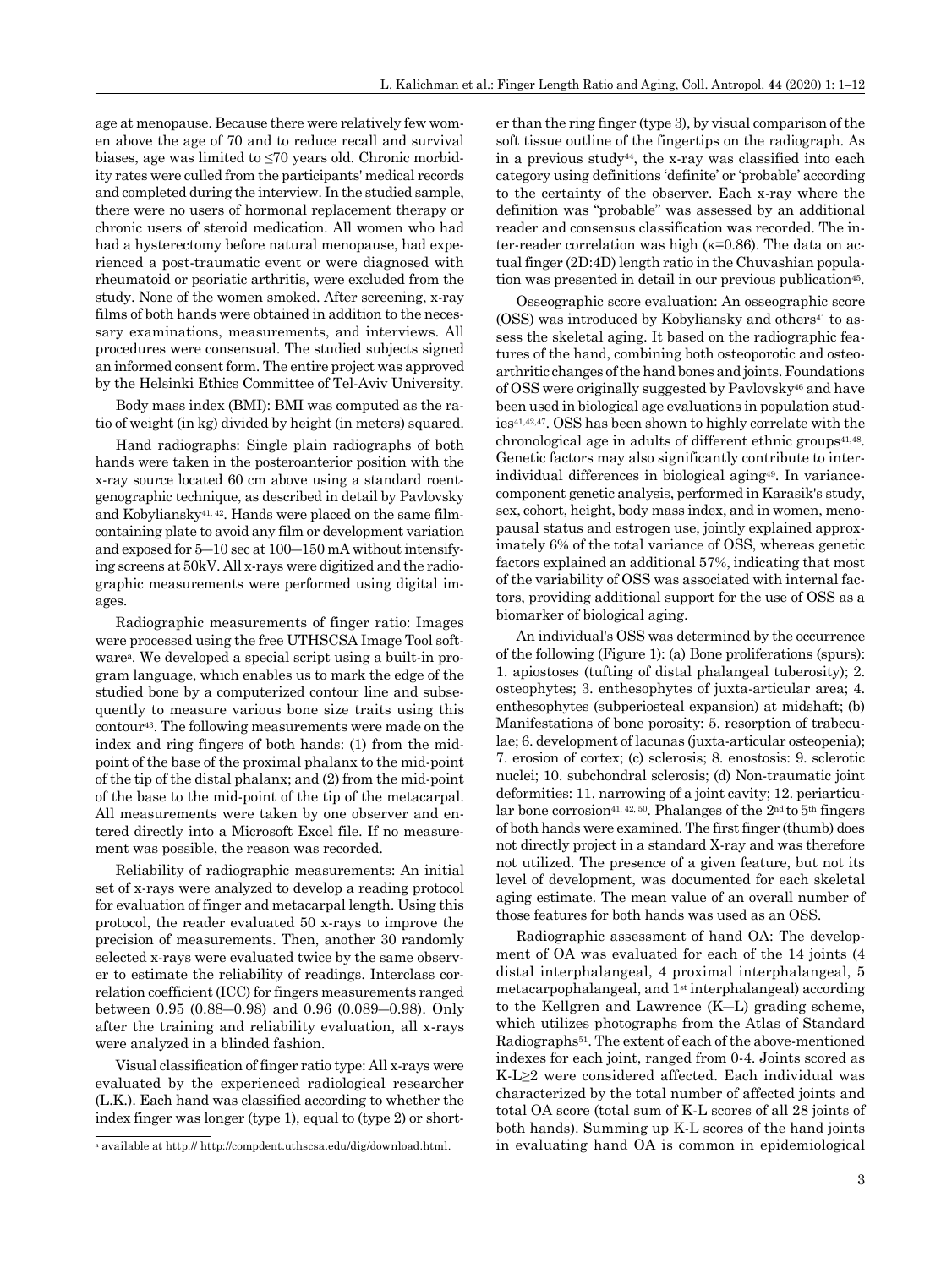

*Fig. 1. Diagram of age-changes of hand skeleton assessed by Osseographic Score (OSS) (modified from Pavlovsky and Kobyliansky42 and Karasik and others50). (a) Bone proliferation (spurs): 1. Apiostosis (tufting of distal phalangeal tuberosity); 2. Osteophytes; 3. Enthesophytes of the juxta-articular area; 4. Enthesophytes (subperiosteal expansion) at midshaft; (b) Manifestations of bone porosity: 5. Resorption of trabeculae; 6. Development of lacuna (juxta-articular osteopenia); 7. Erosion of cortex; (c) Sclerosis: 8. Enostosis: 9. Sclerotic nuclei; 10. Subchondral sclerosis; (d) Non-traumatic joint deformities: 11. Narrowing of the joint cavity; 12. Periarticular bone corrosion.*

studies<sup>52–54</sup>. Besides, we divided all subjects into ones with vs. ones without hand OA (at least one joint with  $K-L \geq 2$ ).

Reliability of radiographic assessment of hand OA: Initially, two experienced researchers (an orthopedic surgeon and a physician experienced in interpreting x-rays) read a batch of radiographs and decided on the protocol for evaluating the K-L and OSS scores. Ten X-rays were read and then re-read by the investigator to estimate the intra-observer reliability of the readings. All discrepancies were reviewed for systematic errors. This exercise continued until the reliability was high  $(k>0.8)$ . Thereafter, the investigator read the remainder of the X-rays, still blinded to patient identifiers. Before reading each batch of X-rays, he re-read 5 X-rays that had been previously read, to "calibrate" his readings to a standard. The intra-observer reliability (ICC) for the OSS was  $0.92$  (p<0.01), and for the K-L  $0.85$  (p<0.01).

Statistical analysis: All statistical computations were performed using SPSS 21.0 for Windows (SPSS, Chicago, IL, USA). Mean and standard deviation for age, BMI, and reproductive indices (age at menarche, menopausal age, reproductive period), as well as frequencies of visual classification types, were calculated for each sex separately using descriptive statistics.

Pearson correlation analysis was used to test the association between OSS and age and BMI. To compare OSS between males and females we used one-way ANOVA.

To compare the OSS and OA (number of affected joints and total OA score) variables between individuals with different finger length ratio types (after adjustment for age, sex, and BMI) one-way ANCOVA was used. The analysis was performed separately for finger length ratio types of right and left hands.

Also, to test the association between finger length ratios and hand OA traits we performed two linear regression analyses, with the number of affected joints and total OA score as dependent variables and age, sex, BMI and right and left finger ratios as independent predictors, and one bivariate logistic regression analysis with a dichotomous variable of presence or absence of hand OA (at least one joint with  $K-L \geq 2$ ) as a dependent variable.

The association between the measured finger length ratio data (phalangeal and metacarpal ratios of both hand), and age at menarche, menopausal age, reproductive period was evaluated using the Person's correlation analysis. Reproductive indices were compared using analysis of variation (ANOVA) between three types of visual classification of the finger length ratios. The relationship between the reproductive indices and the visual classification was examined using a linearity test. To control the potential recall bias for age at menarche<sup>55</sup>, we computed the categorical measures of age at menarche as low (lower 33%) normal (middle 33%) and high (upper 33% of the distribution). We then built the crosstabs and calculated the  $x^2$  test to evaluate the association between categorical measures of age at menarche and visual classification of the finger length ratio.

To assess the familial correlations, we used the MAN-7 package for Windows56 which computed Pearson's correlations for spouses (Rsp), parent-offspring (Rpo), and siblings (Rsib) in addition to examining the potential genetic effect on the finger length ratio traits. Based on these estimates, the maximal heritability of each trait was evaluated according to Rice's formula<sup>57</sup>:  $[h^2=(Rsib+Rpo)(1+Rsp)$  $(1+Rsp+2RspRpo)$ .

# **Results**

#### *Description of the study sample*

The study sample (Table 1) included 802 males (mean age 46.98±17.10 years) and 738 females (mean age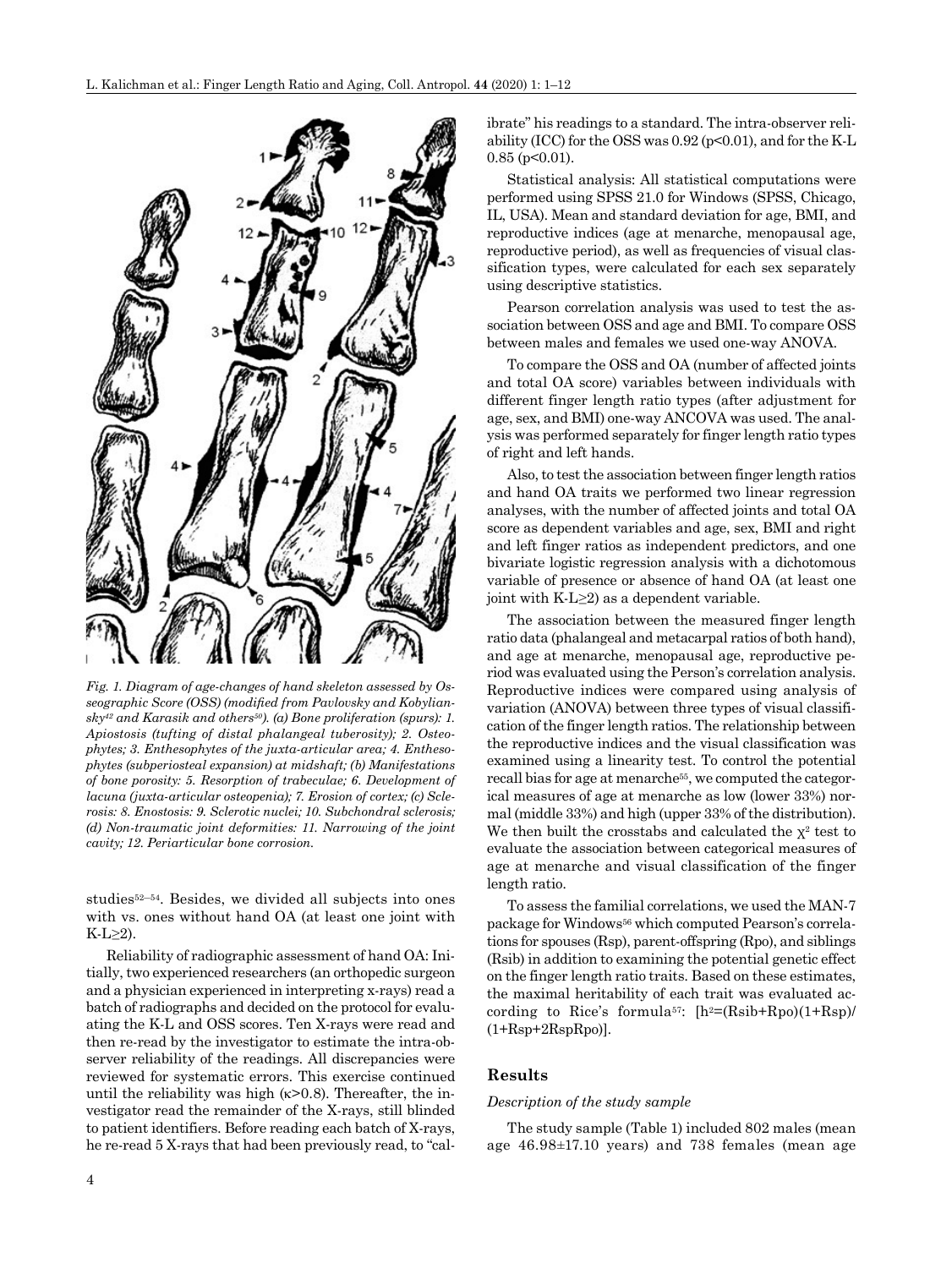|            | DEMOGRAPHIC AND CLINICAL CHARACTERISTICS |                 |            |
|------------|------------------------------------------|-----------------|------------|
|            | Men $(N=802)$                            | Women $(N=738)$ | Coi        |
| SD (years) | $46.98 \pm 17.10$                        | $4865 \pm 1662$ | $F = 3.79$ |

**TABLE 1**

|                                                      | Men $(N=802)$     | Women $(N=738)$   | Comparison*            |
|------------------------------------------------------|-------------------|-------------------|------------------------|
| Age, mean±SD, (years)                                | $46.98 \pm 17.10$ | $48.65 \pm 16.62$ | $F=3.737, p=0.053$     |
| Body mass index, mean $\pm$ SD, (kg/m <sup>2</sup> ) | $23.19 \pm 3.26$  | $25.16{\pm}4.87$  | $F=86.299, p<0.001$    |
| Number of affected joints, mean±SD                   | $2.78 + 4.15$     | $3.24 \pm 4.48$   | $F=4.7279$ , $p=0.039$ |
| Total OA score, mean±SD                              | 20.81±12.42       | $22.93 \pm 12.71$ | $F=10.811, p=0.001$    |
| Osseographic score (OSS)                             | $9.45 \pm 7.99$   | $11.13 \pm 9.17$  | $F=14.510, p<0.001$    |
| Age at menarche (years)                              |                   | $15.36 \pm 2.02$  |                        |
| Menopausal age (years)                               |                   | $48.77 \pm 4.23$  |                        |
| Reproductive period (years)                          |                   | $32.53 \pm 4.69$  |                        |

SD=standard deviation. \*Results of one-way ANOVA (df=1), statistically significant differences (p<0.05) marked in bold. OA=osteoarthritis.

48.65±16.62 years) (age difference between males and females was not significant p=0.053). The male BMI  $(23.19\pm3.26 \text{ kg/m}^2)$  was lower than the female BMI  $(25.16\pm4.87 \text{ kg/m}^2)$  (p<0.001). Females exhibited a significantly higher number of affected joints (p=0.039), total OA score ( $p=0.001$ ), and OSS ( $p<0.001$ ). The mean age at menarche for the cohort was 15.36±2.02. Menopausal age ranged from  $38 - 57$  years, mean  $48.77 \pm 4.23$ . In our previous study (Kalichman et al. 2007) performed on the same sample, we found that women whose maturation occurred during or immediately after World War II showed a higher mean age at menarche and a wider dispersion of age at menopause than women born later.

#### *Finger length ratio description*

The distribution of finger length ratio types in the studied sample is shown in Table 2. No significant differences (p>0.05) in the prevalence of each type of finger ratio in males and females were shown between the right and left hand. However, when comparing the distribution of finger length ratio types between males and females, a significant difference was observed (df=2,  $x^2$ =11.769, p=0.003) in the right hand with no significant differences (df=2,  $\chi^2$ =5.107, p=0.078) in the left.

The associations between visual classification and measures finger length ratios in total sample are shown in Table 3. The visual classification was significantly associated with the measured finger length ratio.

| <b>TABLE 2</b>                              |  |  |  |  |
|---------------------------------------------|--|--|--|--|
| DISTRIBUTION OF FINGER LENGTH RATIO (2D:4D) |  |  |  |  |
| IN THE STUDIED SAMPLE                       |  |  |  |  |

|                     |               | Men           | Women         |
|---------------------|---------------|---------------|---------------|
| Finger length ratio | Hand          | $N$ (valid %) | $N$ (valid %) |
| Type $1(2D>4D)$     | Right         | 154 (20.5%)   | 181 (25.2%)   |
|                     | Left          | 175 (22.9%)   | 188 (26.0%)   |
| Type $2(2D=4D)$     | Right         | 109 (14.5%)   | 132 (17.9%)   |
|                     | Left          | 109 (14.3%)   | 122 (16.9%)   |
| Type $3(2D<4D)$     | Right         | 490 (65.1%)   | 404 (56.3%)   |
|                     | $_{\rm Left}$ | 479 (62.8%)   | 412 (57.1%)   |

| <b>TABLE 3</b> |  |
|----------------|--|
|                |  |

ASSOCIATION BETWEEN VISUAL CLASSIFICATION AND THE MEASURED 2D:4D LENGTH RATIOS IN TOTAL CAMPLE

| TU TAL SAMPLIN |                               |                               |                   |  |  |
|----------------|-------------------------------|-------------------------------|-------------------|--|--|
| Visual         | 2D:4D length ratio, mean (SD) |                               |                   |  |  |
| classification | Phalanges                     | Ray (Combined)<br>Metacarpals |                   |  |  |
|                |                               | Right                         |                   |  |  |
| Type $1(2>4)$  | $0.923 \pm 0.019$             | 1.185±0.031                   | $1.026 \pm 0.015$ |  |  |
| Type $2(2=4)$  | $0.915 \pm 0.017$             | $1.179 \pm 0.032$             | $1.019 \pm 0.016$ |  |  |
| Type $3(2<4)$  | $0.902 \pm 0.021$             | $1.169 \pm 0.031$             | $1.007 \pm 0.017$ |  |  |
| P linearity    | < 0.001                       | < 0.001                       | < 0.001           |  |  |
|                |                               | Left                          |                   |  |  |
| Type $1(2>4)$  | $0.926 \pm 0.019$             | $1.177 \pm 0.029$             | $1.025 \pm 0.016$ |  |  |
| Type $2(2=4)$  | $0.917 \pm 0.017$             | $1.171 \pm 0.030$             | $1.016 \pm 0.014$ |  |  |
| Type $3(2<4)$  | $0.905 \pm 0.019$             | $1.160 \pm 0.029$             | $1.005 \pm 0.016$ |  |  |
| P linearity    | < 0.001                       | < 0.001                       | < 0.001           |  |  |

#### *Association between OSS and finger length ratio*

OSS showed significant association with age (r=0.886, p<0.001) (Figure 2), BMI (r-0.253, P<0.001) and sex (F=13.771, p<0.001).

Results of one-way ANCOVA for finger length ratio types of the right hand showed a significant difference in OSS (df=2, F=7.569, P=0.001), after adjustment for age, sex, and BMI. The pairwise comparison of estimated marginal means (adjusted for multiple comparisons using Bonferroni correction) revealed that individuals with type 3 (2D<4D) ratio showed significantly higher OSS scores than ones with type 1 ( $p=0.012$ ) and type 2 (p=0.003). No significant difference in OSS was found between individuals with type 1 and type 2 ratio  $(p=1.000)$ .

Almost similar results were shown in one-way AN-COVA for finger length ratio types of the left hand. A significant difference in OSS was found (df=2, F=3.559, P=0.029), after adjustment for age, sex, and BMI. The pairwise comparison revealed that individuals with type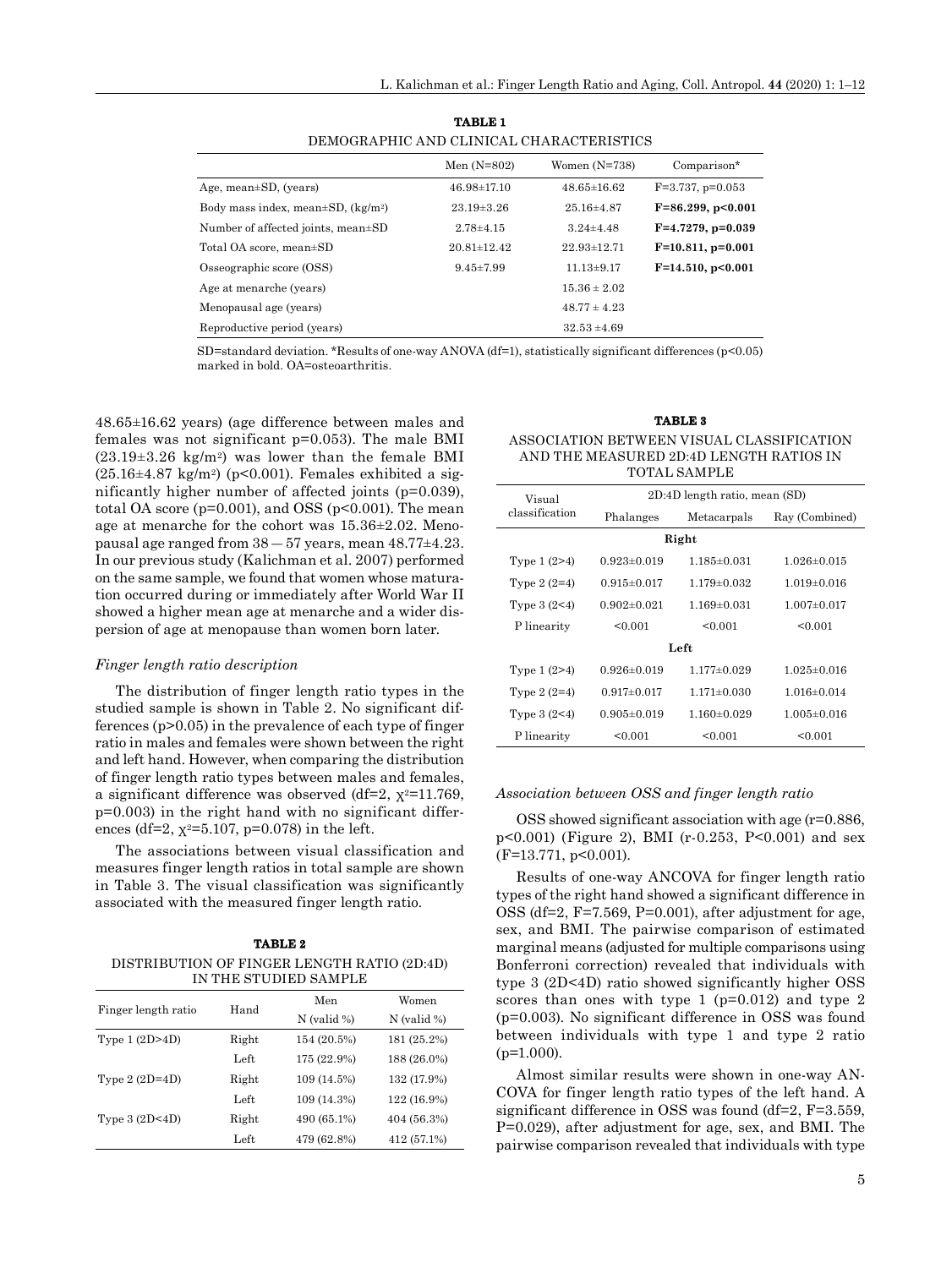

*Fig. 2. Scatterplot of association between age and OSS in the Chuvashian population-based sample.*

3 (2D<4D) ratio showed significantly higher OSS scores than ones with type 2 (p=0.026) ratio. No significant difference in OSS was found between individuals with type 1 and type 2 ratio (p=0.303) or between individuals with type 1 and type 3 ratio (p=0.772).

#### *Association between hand OA and finger length ratio*

Distribution of hand OA traits in the studied sample according to the age groups and sex is shown in Table 4. A number of affected joints, total OA score, and proportion of subjects with at least one affected joint, all gradually increased with age, especially after the 5th decade in males and females. Even, as we mentioned before, females had a significantly higher number of affected joints than males (Table 1), in Table 4 one can see that in every age females had a higher number of affected joints than males. Almost all males after age 70 and females after age 60 had at least one joint with hand OA.

Hand OA parameters showed significant positive correlations ( $r=0.653$ ,  $p<0.001$  for number of affected joints, and  $r=0.818$ ,  $p<0.001$  for total OA score)) with age and BMI (r=0.189, p<0.001 for number of affected joints, and r=0.259, p<0.001 for total OA score).

Results of comparisons of OA variables between individuals with different finger length ratio types (after adjustment for age and BMI) are shown in Table 5. In unadjusted data, the highest values of a number of affected joints and the total OA score was seen in individuals (males and females) with a type 3 (2<4) finger ratio. However, when adjusted for age and BMI, significant differences were seen only in females between finger ratio types of the right hand in a number of affected joints (F=3.153,  $p=0.043$ ) and finger ratio types of the left (F=3.330, p=0. 036) and right ( $F=2.397$ ,  $p=0.047$ ) hands. Females with a type 3 ratio displayed the highest adjusted values of hand OA parameters.

**TABLE 4** DISTRIBUTION OF HAND OA TRAITS IN THE STUDIED SAMPLE ACCORDING TO THE AGE GROUPS AND SEX

| Sex     | Age group | N   | Number of affected<br>joints (Mean±SD) | Total OA score<br>$(Mean \pm SD)$ |
|---------|-----------|-----|----------------------------------------|-----------------------------------|
|         | $18 - 29$ | 162 | $0.17{\pm}0.51$                        | $0.05 \pm 0.26$                   |
|         | $30 - 39$ | 195 | $0.35 \pm 0.81$                        | $0.15 \pm 0.51$                   |
|         | $40 - 49$ | 61  | $1.52 \pm 2.16$                        | $1.15 \pm 2.42$                   |
| Males   | $50 - 59$ | 105 | $3.45 \pm 3.41$                        | $3.88 \pm 3.83$                   |
|         | $60 - 69$ | 210 | $5.32 \pm 4.46$                        | $6.30 + 4.41$                     |
|         | $70 - 90$ | 60  | $8.97 \pm 5.48$                        | $8.79 \pm 5.61$                   |
|         | $18 - 29$ | 128 | $8.30 \pm 5.16$                        | $8.05 \pm 5.32$                   |
|         | $30 - 39$ | 131 | $12.72{\pm}5.81$                       | $12.92 \pm 6.37$                  |
|         | $40 - 49$ | 86  | $19.70 \pm 7.83$                       | $20.49\pm8.13$                    |
| Females | $50 - 59$ | 138 | $26.32 \pm 7.96$                       | $28.42 \pm 7.41$                  |
|         | $60 - 69$ | 183 | $30.61 \pm 8.67$                       | $32.43\pm8.28$                    |
|         | $70 - 90$ | 62  | $38.01 \pm 10.13$                      | $37.92 \pm 10.29$                 |

Linear regression analyses showed that after adjustment for age, sex and BMI, the right finger length ratio showed a significant positive association with total OA score (beta=0.38, p=0.040) and with a number of affected joints (beta=0.50, p=0.046). No association was found between the left finger length ratio and hand OA traits. In a logistic regression analysis, no association was found between the dichotomous variable of presence or absence of hand OA and finger length ratios.

# *Association between reproductive indices and finger length ratio*

Associations between reproductive indices and radiologically measured finger length ratios are shown in Table 6. As can be seen, only phalangeal ratios of both hands were significantly associated with the length of the reproductive period ( $r=0.170$ ,  $p=0.007$  for right and  $r=0.144$ , p=0.021 for left hand). To adjust to the potential multiple comparisons, we calculated the Bonferroni correction (Sidak's adjustment) for each group of variables (right and left finger ratios and right and left metacarpal ratios). Because of the high correlation between finger (r=0.657,  $p<0.001$ ) and metacarpal ratios (r=0.638, p<0.001), the alpha level was lowered to 0.028 for finger ratios and to 0.027 for metacarpal ratios. Therefore, the aforementioned correlations remained significant.

Associations between visual classifications of the finger length ratio and reproductive indices are shown in Table 7. A significant association was found between the visual classification of the finger length ratios of both hands and age at menarche (F=10.50, p=0.001 for right and F=20.9, p<0.001 for left hand), and between the finger length ratio of the left hand and length of reproductive period (F=5.82,  $p=0.016$ ).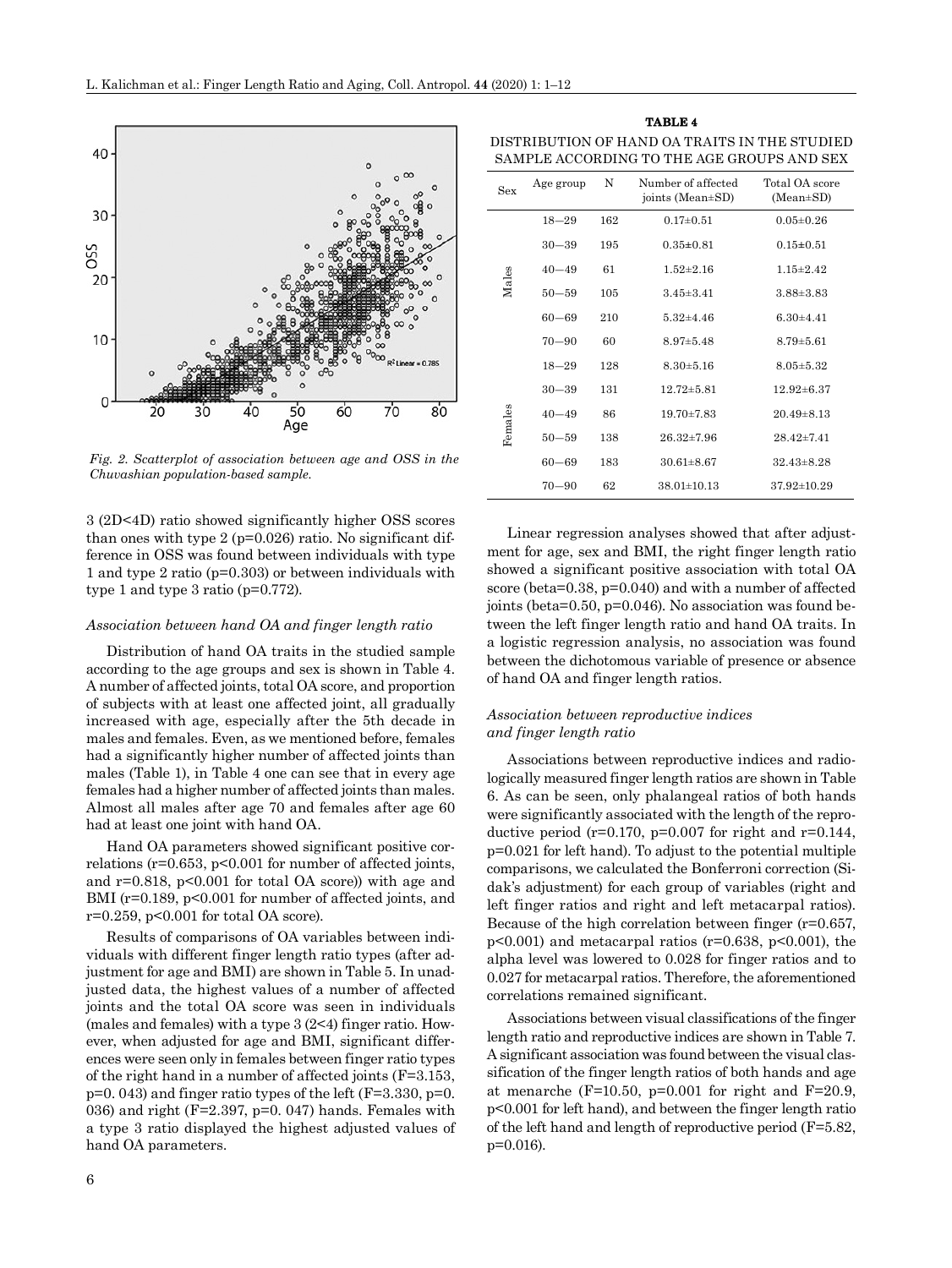| TABLE 5                                       |
|-----------------------------------------------|
| ASSOCIATION BETWEEN VISUAL CLASSIFICATIONS OF |
| FINGER LENGTH RATIO AND HAND OA PARAMETERS    |

|                           | Sex             | Visual          | Right hand |                       | Left hand |                       |
|---------------------------|-----------------|-----------------|------------|-----------------------|-----------|-----------------------|
|                           | Classifications |                 | N          | $Mean \pm SD$         | N         | $Mean \pm SD$         |
|                           |                 | Type 1: 2>4     | 150        | $1.67 \pm 2.84$       | 171       | $2.24 \pm 3.48$       |
|                           | Males           | Type $2:2=4$    | 106        | $1.88 \pm 3.17$       | 106       | $1.76 \pm 3.23$       |
|                           |                 | Type 3: 2<4     | 481        | $2.96 \pm 4.21$       | 469       | $3.01 \pm 4.25$       |
|                           |                 | One-way ANCOVA* |            | $F=0.899$ , $p=0.407$ |           | $F=1.310$ , $p=0.270$ |
|                           |                 | Type 1: 2>4     | 176        | $1.48 \pm 2.82$       | 184       | $1.624 \pm 2.99$      |
| Number of affected joints | Females         | Type $2:2=4$    | 132        | $2.17 \pm 3.57$       | 122       | $2.46 \pm 3.78$       |
|                           |                 | Type $3:2<4$    | 397        | $4.13 \pm 4.82$       | 400       | $3.99 \pm 4.36$       |
|                           |                 | One-way ANCOVA* |            | $F=3.153, p=0.043$    |           | $F=2.503$ , $p=0.083$ |
|                           |                 | Type 1: 2>4     | 150        | $16.75 \pm 10.59$     | 171       | $18.43 \pm 11.45$     |
|                           | Males           | Type $2:2=4$    | 106        | $18.30 \pm 10.56$     | 106       | $18.49 \pm 10.81$     |
|                           |                 | Type $3:2<4$    | 481        | $21.56 \pm 12.34$     | 469       | $21.44 \pm 12.49$     |
|                           |                 | One-way ANCOVA* |            | $F=1.275$ , $p=0.280$ |           | $F=0.002$ , $p=0.998$ |
| Total OA score            |                 | Type 1: 2>4     | 176        | $17.45 \pm 10.89$     | 184       | $17.83 \pm 11.23$     |
|                           | Females         | Type $2:2=4$    | 132        | $19.62 \pm 11.15$     | 122       | $20.26 \pm 12.18$     |
|                           |                 | Type $3:2<4$    | 393        | $26.12 \pm 12.45$     | 400       | $25.51 \pm 12.44$     |
|                           |                 | One-way ANCOVA* |            | $F=2.397, p=0.047$    |           | $F=3.330, p=0.036$    |

Statistically significant association (p<0.05) marked in bold; \*adjusted for age and BMI.

#### **TABLE 6** ASSOCIATION (PEARSON'S CORRELATIONS) BETWEEN REPRODUCTIVE INDICES AND RADIOLOGICALLY MEASURED FINGER LENGTH RATIOS

|              | Right        | Left         | Right        | Left         |
|--------------|--------------|--------------|--------------|--------------|
|              | phalangeal   | phalangeal   | metacarpal   | metacarpal   |
| Age at       | $r = -0.065$ | $r = -0.044$ | $r = -0.010$ | $r = 0.046$  |
| menarche     | $p=0.119$    | $p=0.285$    | $p=0.813$    | $p=0.266$    |
| Menopausal   | $r = 0.106$  | $r = 0.081$  | $r = -0.023$ | $r = -0.037$ |
| age          | $p=0.081$    | $p=0.181$    | $p=0.705$    | $p=0.536$    |
| Reproductive | $r = 0.170$  | $r = 0.144$  | $r = -0.048$ | $r = 0.055$  |
| period       | $p=0.007$    | $p=0.021$    | $p=0.441$    | $p=0.379$    |

Statistically significant association after the Bonferroni correction (Sidak's adjustment): 0.028 for finger ratios and to 0.027 for metacarpal ratios marked in bold.

# *Familial correlations and heritability of finger length ratio*

Familial correlations of finger length ratio traits (Table 8) showed no significant correlation for spouses, however, parent-offspring (0.15―0.28, p<0.001) and sibling correlations (0.13–0.38, p<0.009) were significant. Moreover, almost all correlations for father-son, father-daughter,

| TABLE 7                                   |  |  |  |  |
|-------------------------------------------|--|--|--|--|
| ASSOCIATION BETWEEN THE VISUAL            |  |  |  |  |
| CLASSIFICATION OF THE FINGER LENGTH RATIO |  |  |  |  |
| AND REPRODUCTIVE INDICES                  |  |  |  |  |

|                        | Visual         | Right hand |                      | Left hand |                      |
|------------------------|----------------|------------|----------------------|-----------|----------------------|
|                        | Classification | N          | Mean age<br>$\pm$ SD | N         | Mean age<br>$\pm$ SD |
| Age at                 | Type 1: 2>4    | 164        | $15.09 \pm 1.85$     | 170       | $14.84 \pm 1.69$     |
| menarche               | Type $2:2=4$   | 116        | $14.90 \pm 1.72$     | 98        | $15.15 \pm 2.19$     |
|                        | Type 3: 2<4    | 313        | $15.65 \pm 2.17$     | 327       | $15.67 \pm 2.02$     |
|                        | P linearity    |            | $F=10.50, p=0.001$   |           | $F=20.9, p<0.001$    |
| Menopausal             | Type 1: 2>4    | 49         | $49.31 \pm 3.86$     | 45        | $49.70 \pm 3.97$     |
| age                    | Type $2:2=4$   | 37         | $48.31 \pm 4.69$     | 34        | $47.91 \pm 4.53$     |
|                        | Type 3: 2<4    | 189        | $48.64 \pm 4.26$     | 197       | $48.62 \pm 4.24$     |
|                        | P linearity    |            | $F=0.63$ , $p=0.430$ |           | $F=1.38, p=0.242$    |
| Reproductive<br>period | Type 1: 2>4    | 43         | $33.30 + 4.36$       | 42        | $34.33 \pm 4.52$     |
|                        | Type $2:2=4$   | 37         | $32.58 \pm 4.83$     | 32        | $31.86 \pm 5.24$     |
|                        | Type 3: 2<4    | 189        | $32.23 \pm 4.74$     | 183       | $32.16 \pm 4.56$     |
|                        | P linearity    |            | $F=1.77$ , p=0.185   |           | $F=5.82, p=0.016$    |

Statistically significant association (p<0.05) marked in bold.

mother-son, mother-daughter pairs, were significant. Father-son and mother-son correlations were slightly stronger than those of father-daughter or mother-daughter pairs. In most cases, the correlations of the right finger length ratio traits were stronger than the left. Heritability (H2) of visual classification of finger length ratio was 0.36 for the left hand and 0.28 for right; the finger ratio was 0.55 and 0.66, respectively and the ray ratio was 0.49 and 0.59, respectively (Table 9).

#### **Discussion**

#### *OSS*

This is a first study that evaluated the association between finger length ratio and skeletal biomarker of biological aging (OSS). Finger length ratio, evaluated in right or left hands, was significantly associated with a skeletal biomarker of biological aging. Our study revealed that individuals with type 3 (2D<4D) finger length ratio (masculine type) showed significantly higher OSS that ones with type 1 and type 2. As well, a significant association between type 3 finger ratio and the severity of radiographic hand OA in females was observed. The association is independent of other established risk factors for OA, such as age and BMI.

The OSS has been shown to correlate highly with chronological age in adults of different ethnic groups<sup>58</sup>, which makes it a suitable biomarker of aging. It was found that OSS strongly governed by genetic factors<sup>49,59</sup> and as-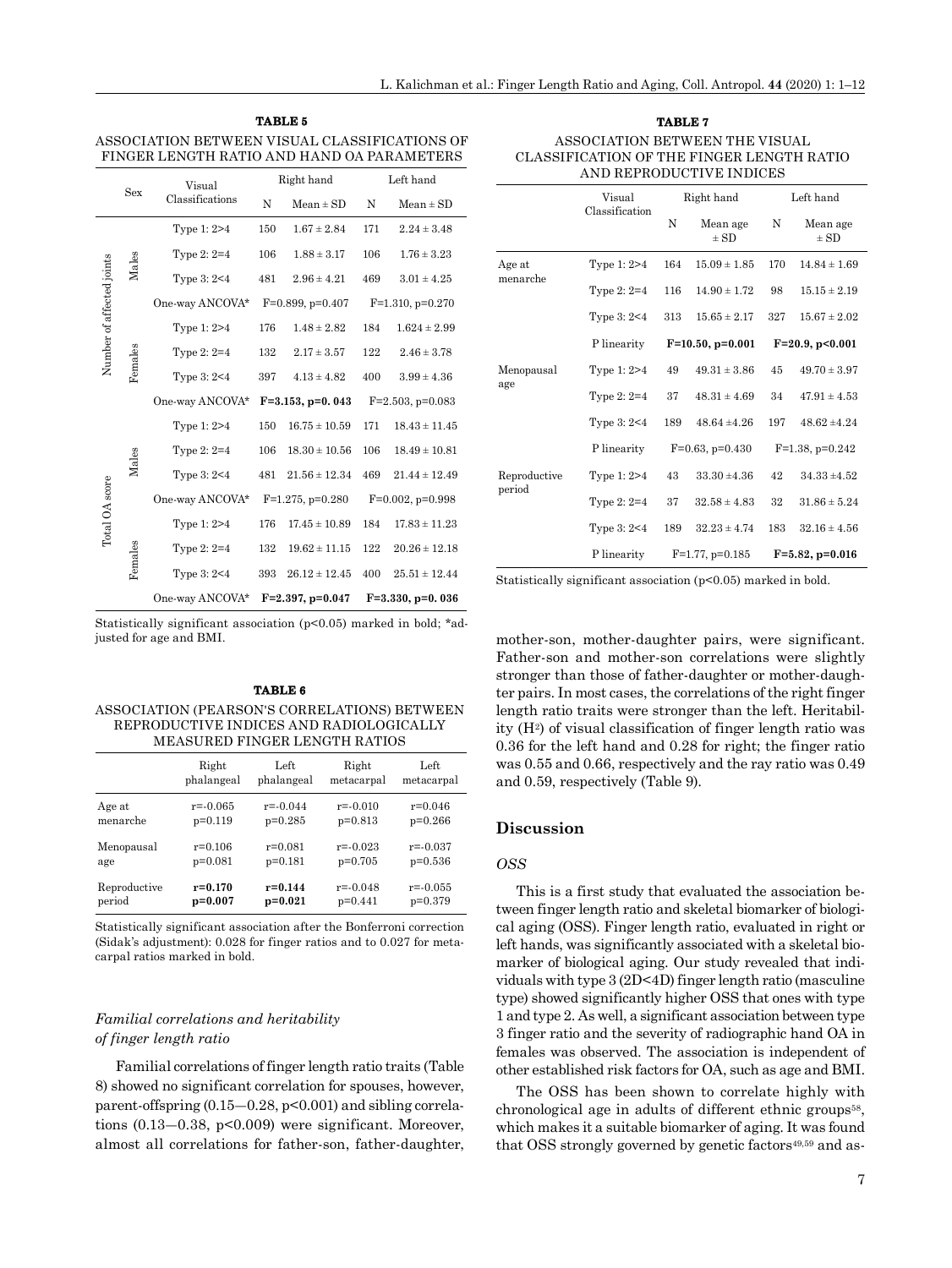| FAMILIAL CORRELATIONS AND HERITABILITY ESTIMATION OF 2D:4D RATIO TRAITS |                             |              |             |         |              |             |         |
|-------------------------------------------------------------------------|-----------------------------|--------------|-------------|---------|--------------|-------------|---------|
|                                                                         | 2D:4D Familial correlations | Right        |             |         | Left         |             |         |
|                                                                         |                             | No. of pairs | Correlation | p-value | No. of pairs | Correlation | p-value |
| Visual classification                                                   | Spouses                     | 297          | $-0.012$    | 0.958   | 306          | 0.040       | 0.501   |
|                                                                         | Parents-offspring           | 1212         | 0.150       | $0.001$ | 1231         | 0.162       | < 0.001 |
|                                                                         | Father-son                  | 322          | 0.254       | 0.001   | 320          | 0.226       | 0.001   |
|                                                                         | Father-daughter             | 257          | 0.029       | 0.653   | 262          | 0.137       | 0.029   |
|                                                                         | Mother-son                  | 352          | 0.215       | 0.001   | 363          | 0.142       | 0.008   |
|                                                                         | Mother-daughter             | 281          | 0.081       | 0.182   | 286          | 0.137       | 0.021   |
|                                                                         | Siblings                    | 397          | 0.132       | 0.009   | 406          | 0.204       | $0.001$ |
| Ray ratio<br>Finger ratio                                               | Spouses                     | 278          | $-0.013$    | 0.981   | 290          | $-0.013$    | 0.977   |
|                                                                         | Parents-offspring           | 1145         | 0.270       | $0.001$ | 1167         | 0.246       | $0.001$ |
|                                                                         | Father-son                  | 297          | 0.261       | 0.001   | 298          | 0.264       | 0.001   |
|                                                                         | Father-daughter             | 246          | 0.230       | 0.001   | 248          | 0.227       | 0.001   |
|                                                                         | Mother-son                  | 331          | 0.371       | $0.001$ | 341          | 0.284       | 0.001   |
|                                                                         | Mother-daughter             | 271          | 0.223       | 0.001   | 280          | 0.199       | 0.001   |
|                                                                         | Siblings                    | 381          | 0.377       | $0.001$ | 382          | 0.303       | $0.001$ |
|                                                                         | Spouses                     | 290          | 0.050       | 0.398   | 290          | $-0.013$    | 0.977   |
|                                                                         | Parents-offspring           | 1192         | 0.284       | < 0.001 | 1167         | 0.246       | $0.001$ |
|                                                                         | Father-son                  | 316          | 0.314       | < 0.001 | 318          | 0.246       | 0.001   |
|                                                                         | Father-daughter             | 254          | 0.225       | 0.001   | 260          | 0.137       | 0.030   |
|                                                                         | Mother-son                  | 346          | 0.340       | $0.001$ | 361          | 0.313       | $0.001$ |
|                                                                         | Mother-daughter             | 276          | 0.251       | 0.001   | 285          | 0.235       | 0.001   |
|                                                                         | Siblings                    | 392          | 0.305       | < 0.001 | 382          | 0.303       | $0.001$ |

**TABLE 8**

Statistically significant (p<0.05) correlations marked in bold.

| TABLE 9                                                                |                                             |                                              |  |  |  |  |  |  |
|------------------------------------------------------------------------|---------------------------------------------|----------------------------------------------|--|--|--|--|--|--|
| HERITABILITY ESTIMATION OF VISUAL CLASSIFICATION OF 2D:4D RATIO TRAITS |                                             |                                              |  |  |  |  |  |  |
| 2D:4D                                                                  | Right                                       | Left                                         |  |  |  |  |  |  |
| Visual classification                                                  | $(0.28)(0.99)/0.99 + -0.003(0.987) = 0.280$ | $(0.366)(1.04)/1.04+0.013(1.053) = 0.361$    |  |  |  |  |  |  |
| Ray ratio                                                              | $(0.65)(0.99)/0.99 + -0.0097(0.98) = 0.657$ | $(0.548)(0.99)/0.99 + -0.006(0.984) = 0.551$ |  |  |  |  |  |  |
| Finger ratio                                                           | $(0.588)(1.05)/1.05+0.003(1.053)=0.586$     | $(0.508)(1.08)/1.08 + 0.036(1.116) = 0.492$  |  |  |  |  |  |  |
| H9 = (r + r )( 1+ r )/(1 + r + 9r r )                                  |                                             |                                              |  |  |  |  |  |  |

 $\frac{F_{\rm sib} + F_{\rm po}}{1 + r_{\rm sp}^2}$ (1 +  $r_{\rm sp}^2 + 2r_{\rm sp}^2$ 

sociated with some chronic morbidities $60$ . Finger length ratio was found to be associated with life-threatening morbidity, including the risks of development of breast $22.23$ , gastric<sup>26</sup>, oral<sup>25</sup> and prostatic<sup>17</sup> cancers. It was found to be associated with the risk of coronary heart disease in Chinese men<sup>27</sup> and a predictor of metabolic syndrome<sup>61</sup>. Finger length ratio was also found to be associated with skeletal variables such as bone mineral density 9 and OA in various sites<sup>11–13,16</sup>. Similarly, the type 3 finger length pattern of index to ring finger ratio, i.e., low ratio or "male" pattern is associated, to a statistically significant degree, with OA<sup>11–14</sup>. Sigurjonsdottir et al.<sup>13</sup> found that type 3 finger ratio was associated with total knee replacements but not total hip replacements. The underlying mechanism for such findings is unknown.

# 8

#### *Radiographic hand OA*

In hand OA, previous studies have shown diverse results. A large population-based Icelandic study<sup>13</sup> showed no association between type 3 ratio and hand OA. In this study, hand OA was assessed by hand photographs, not x-rays, which may explain the different results. Haugen et al.62 in a Framingham community cohort study, found a significant association between a low finger length ratio (similar to a type 3 pattern) and hand OA in females, but not in males. Similarly, another large population-based study from the Netherlands<sup>11</sup> also found that the type 3 finger length pattern was associated with the prevalence of radiographic hand OA. Thus, the results of our study support the previous findings of an association between hand OA and type 3 finger length ratio patterns in fe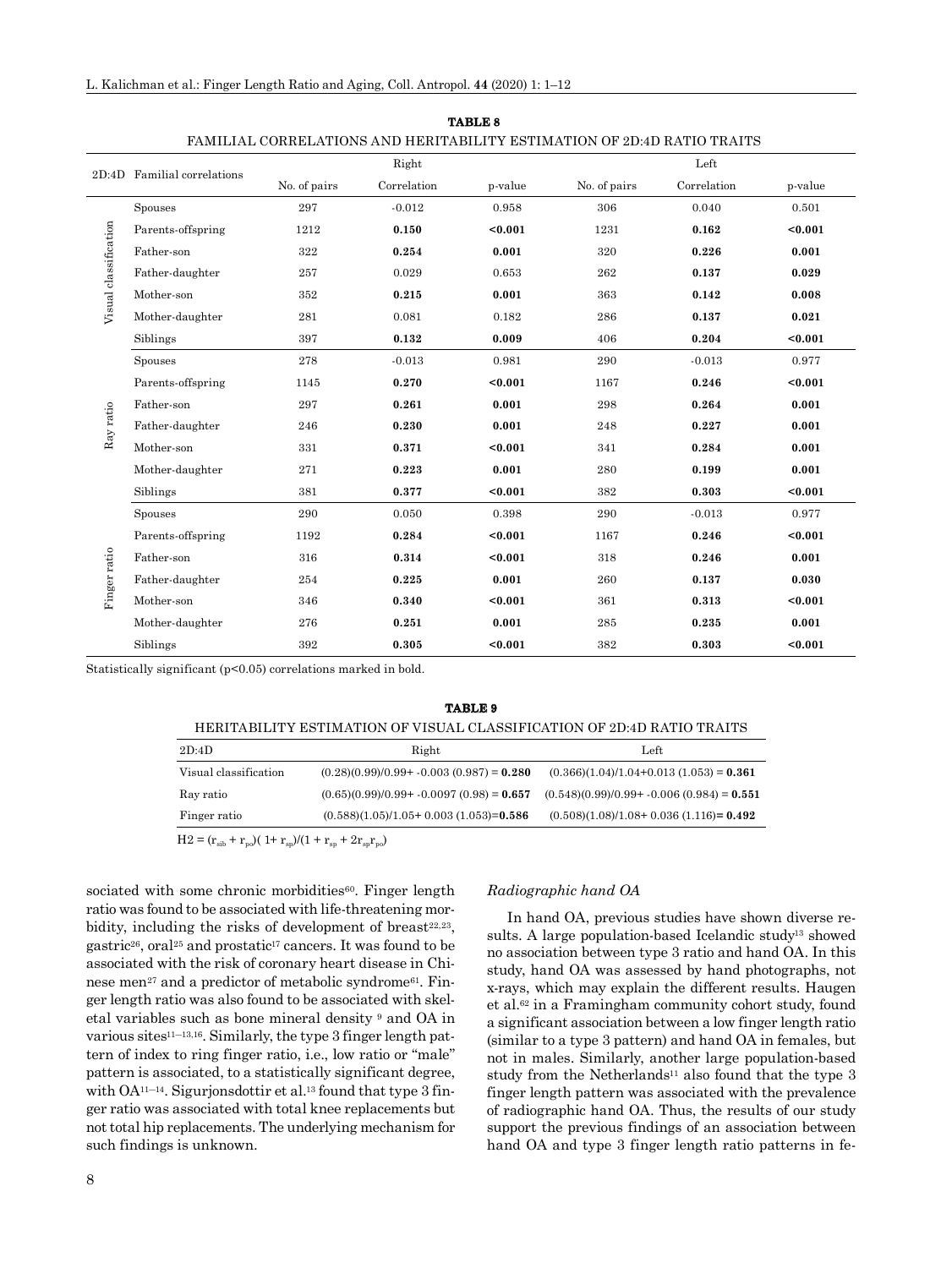males. Furthermore, this is interesting since we used a different method for defining hand OA.

Theoretically, severe OA could lead to a shortening of the digits and an overestimation of the presence of type 3 finger length patterns<sup>11</sup>. However, in our previous study performed on the same population $63$ , no differences were found in the degeneration rate or severity between the second and fourth fingers, de Kruijf et al.<sup>11</sup> found that when individuals with severe OA in the second finger were excluded, the association between hand OA and the type 3 finger length ratio, remained significant. The type 3 finger length pattern was also found to be associated with OA in the knees<sup>11–14</sup> and hips<sup>14</sup>.

One of the possible explanations for the association between type 3 finger ratio and skeletal aging is via hormonal mechanism64. Estrogen, in particular, has a complex and possibly protective relationship with the development of OA65. An association of type 3 finger length ratio with hand OA, that not influenced by weight-bearing11 supports this theory. Testosterone also may be involved in the etiology of OA66. Both estrogen and testosterone are also known for their role in bone metabolism $67,68$ . However, current evidence does not suggest that the finger length ratio is associated with hormonal levels in adults<sup>69</sup>, but more subtle mechanisms may be operating. Further studies are warranted to understand the mechanism of the association between finger length ratio, especially type 3 and age-related skeletal traits, such as OSS and OA.

#### *Reproductive period*

We found evidence of a positive association between the radiologically measured finger length ratio of both hands and length of the reproductive period. High, more femaletype finger length ratios were associated with a longer reproductive period. When visual classification was used, we found the evidence that strengthened our previous findings. Women with type 3 finger length ratio of both hands presented with a significantly higher age at menarche and lower (only for the left-hand ratio) length of the reproductive period. This is in accord with previous studies performed on 206 American healthy female college students<sup>31</sup> and in 70,658 white women from different countries32, but contradicts the results of a Finnish study of 282 post-reproductive women<sup>33</sup>.

#### *Familial correlations and heritability*

Our results revealed the existence of a clear familial aggregation of finger length ratio variations in the Chuvashian pedigrees, which cannot be explained by pure common environmental effects. Our familial correlation results are in accord with previous familial study70, twin studies<sup> $71-73$ </sup>, a population-based study<sup> $74$ </sup>, and even a study of rhesus macaques<sup>75</sup>.

The heritability estimates from this study were similar to the results found in a classic study of an Indian sample<sup>76</sup> which found a weighted average of  $H^2 = 57\%$ . They are also in accord with the results obtained from an Austrian family-based study<sup>74</sup> which found  $H^2 = 57\%$  for the right hand and  $H^2=48\%$  for the left. Manning et al.<sup>77</sup> in a family-based study of 95 families recruited via the National Autistic Society in the UK, showed similar results of  $H<sup>2</sup>=58%$ . Twin studies found slightly higher estimates of H<sup>2</sup>. Furthermore, Voracek and Dressler71, in a study of 20 female and 14 male monozygotic twins, found  $H^2=62\%$ . Paul et al.72 in a large study of 456 female twins from the St. Thomas' Adult Twin Registry, found  $H^2=66\%$  (95% CI:50-78). Similar results were found in twin studies of Gobrogge et al. 78 and Medland and Loehlin79. Even in a study of rhesus macaques<sup>75</sup>, authors found  $H^2=62\%$  for the right and  $H<sup>2</sup>=42%$  for the left hand, suggesting that the strength of heritability of finger length ratio may generalize across taxa. Two other reports<sup>80, 81</sup> found a high heritability ( $H^2$  = 70―80%) of finger length ratio in zebrafish finches.

#### *Finger length ratio and aging (conclusion)*

The present study found that the finger length ratio is associated with aging-related traits. Type 3 (masculine finger length ratio type) of finger length pattern showed significantly higher OSS that those with type 1 and type 2. The finger length ratio was also found to be associated with hand OA parameters. Females with a type 3 finger length pattern showed significantly higher hand OA values than types 1 and 2. Low 2D:4D ratio and type 3 finger length ratio was associated with later menarche and a shorter reproductive period. No association was found with menopausal age. These findings are supported by the results of other studies. In a recent large cross-national study<sup>82</sup>, the authors found that type 3 finger ratio values (in relation to the mean male and female finger length ratio), were found in countries with lower life expectancies of males (in relation to the male and female mean). This observation supports the assumption that prenatal sex hormone priming entails long-lasting, possibly lifelong effects on sex-specific death risks. The authors suggested that a lower (prenatally more androgenized or type 3) finger length ratio might be sex-specifically associated with a lower life expectancy.

On the other hand, there is a growing body of reports on comparisons of mean finger length ratio per nation and mortality-related variables, such as gross domestic products, risk-taking, consumption of tobacco and alcohol<sup>83–85</sup>, and for various cancers<sup>86</sup>. Nations with a high mean finger length ratio (more feminine type) consume more tobacco per capita than nations with low mean finger ratio84. Smoking is also linked to early-age myocardial infarction in men and type 1 finger length ratio<sup>87</sup>. Similarly, earlyage breast cancer was found to be associated with a type 1 finger length ratio88. Using the BBC online national digit ratio means Manning & Fink<sup>86</sup> reported significant positive correlations of finger length ratio means with agestandardized disability-adjusted life years for five cancers (stomach, liver, lung, cervix & leukemias) with the only one showing a negative correlation (prostate). To conclude the aforementioned, the type 1 finger length ratio was found to be related to important morbidities that have the potential of shortening the life span. In our recent study<sup>89</sup> we found that the finger length ratio pattern in longevity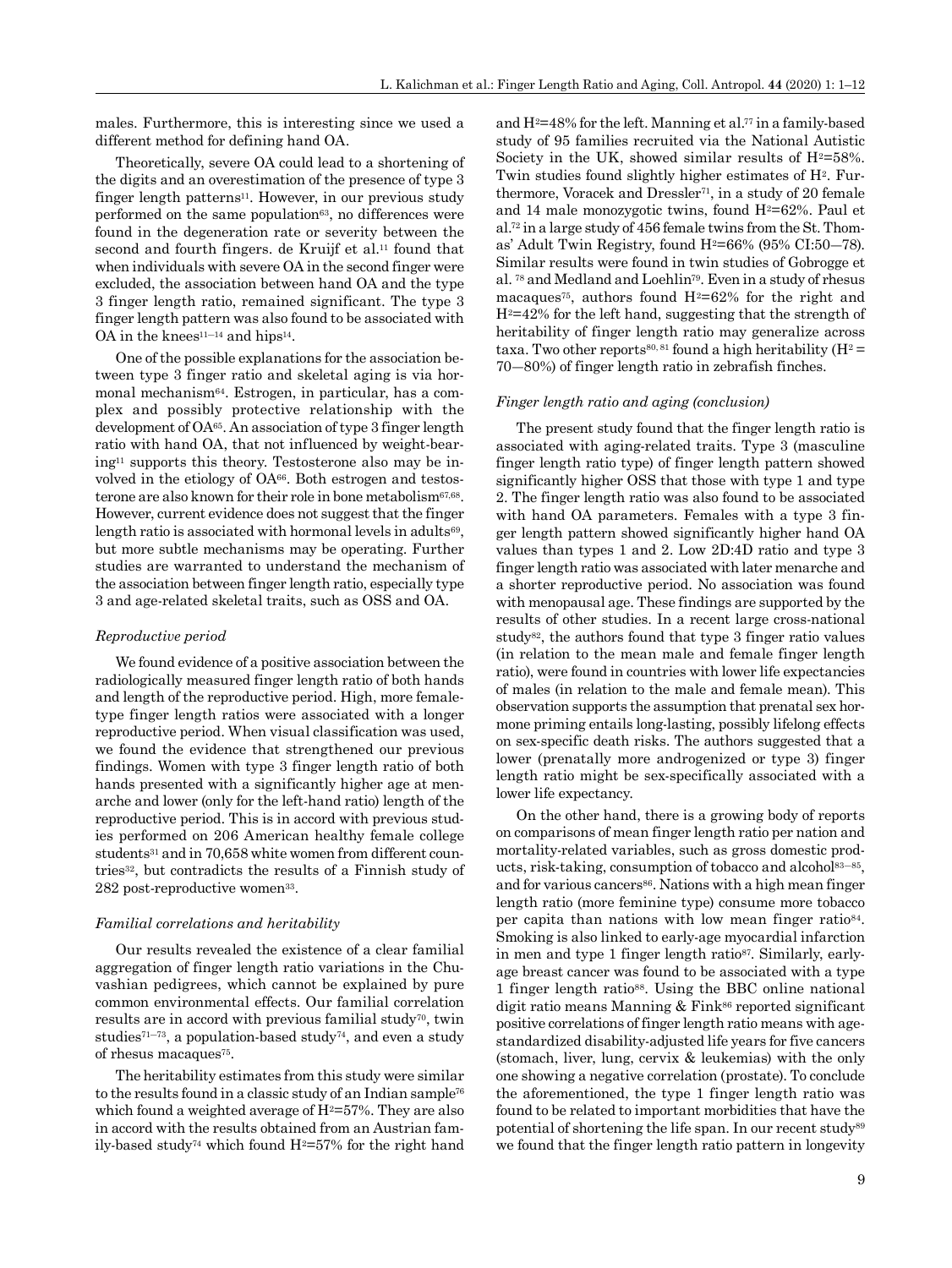populations (Abkhazians, Azerbaijanis, and Georgians) differs from that of non-longevity populations (Russians). In longevity samples, the prevalence of type 1 ratio was lower and the prevalence of type 3 ratio was higher versus the non-longevity sample. A similar type of difference was

# **REFERENCES**

1. LUTCHMAYA S, BARON-COHEN S, RAGGATT, P. KNICK-MEYER, R. MANNING, JT, Early Hum Dev, 77 (2004) 23. — 2. PUTZ D, GAULIN S, SPORTER R, MCBURNEY D, Evolution and Human Behavior, 25 (2004) 182. — 3. KNICKMEYER RC, WOOLSON S, HAM-ER RM, KONNEKER T, GILMORE JH, Hormones and behavior, 60 (2011) 256. — 4. MANNING JT, TAYLOR RP, Evolution and Human Behavior, 22 (2001) 61. — 5. PAUL SN, KATO BS, HUNKIN JL, VIVE-KANANDAN S, SPECTOR, TD, Br J Sports Med, 40 (2006) 981. — 6. HONEKOPP JJTM, MULLER C, Hormones and behavior, 49 (2006) 545. — 7. MANNING JT, BUNDRED, PE, Med Hypotheses, 54 (2000) 855. — 8. VEHMAS T, SOLOVIEVA S, LEINO-ARJAS P, J Negat Results Biomed, 5 (2006) 12. — 9. ARAZI H, EGHBALI E, SAEEDI T, MOGH-ADAM R, J Clin Densitom 19 (2016) 382. — 10. KALICHMAN L, BAT-SEVICH V, KOBYLIANSKY E, Anthropologischer Anzeiger Bericht uber die biologisch-anthropologische Literatur, 74 (2017) 221. — 11. DE KRUIJF M, KERKHOF HJ, PETERS MJ, BIERMA-ZEINSTRA S, HOFMAN A, Arthritis Care Res, 66 (2014) 1337. — 12. FERRARO B, WILDER FV, LEAVERTON PE, Osteoarthritis and cartilage, 18 (2010) 354. — 13. SIGURJONSDOTTIR K, BJORGULFSSON TM, ASPE-LUND T, EIRIKSDOTTIR G, SIGURDSSON S, INGVARSSON T, HAR-RIS TB, LAUNER L, GUDNASON V, JONSSON H, BMC Musculoskelet Disord, 14 (2013) 112. — 14. ZHANG W, ROBERTSON J, DOHERTY S, LIU JJ, MACIEWICZ RA, MUIR KR, DOHERTY M, Arthritis Rheum, 58 (2008) 137. — 15. KALICHMAN L, BATSEVICH V, KOB-YLIANSKY E, Rheumatology Int, 38 (2018) 865. — 16. HUSSAIN SM, WANG Y, MULLER DC, WLUKA AE, GILES GG MANNING JT, GRAVES S, CICUTTINI FM, Rheumatology, 53 (2014) 1200. — 17. MENDES PH, MARTELLI DR, DE MELO COSTA S, GONCALVES E, MACEDO CP, SILVEIRA MF, MARTELLI JUNIOR H, Prostate Cancer and Prostatic Diseases, 19 (2016) 107. — 18. BUNEVICIUS A, TAMA-SAUSKAS S, DELTUVA VP, TAMASAUSKAS A, SLIAUZYS A, BUN-EVICIUS R, Early Hum Dev, 103 (2016) 205. — 19. LENZ B, MUHLE C, BRAUN B, WEINLAND C, BOUNA-PYRROU P, BEHRENS J, KUBIS S, MIKOLAICZIK K, MUSCHLER MR, SAIGALI S, SIBACH M, TANOVSKA P, HUBER SE, HOPPE U, EICHLER A, HEINRICH H, MOLL GH, ENGEL A, GOECKE TW, BECKMANN MW, FASCHING PA, MULLER CP, KORNHUBER J, Acta Psychiatrica Scandinavica, 136 (2017) 96. — 20. VLADEANU M, GIUFFRIDA O, BOURNE VJ, Cognitive and Behavioral Neurology, 27 (2014) 102. — 21. O'BRIAIN DE, DAW-SON PH, KELLY JC, CONNOLLY P, Irish Journal of Medical Science, 186 (2017) 441. — 22. HONG L, ZHAN-BING M, ZHI-YUN S, XIAO-XIA S, JUN-LI Z, ZHENG-HAO H, Am J Hum Biol, 26 (2014) 562. — 23. MULLER DC, BAGLIETTO L, MANNING JT, MCLEAN C, HOPPER JL, ENGLISH DR, GILES GG, SEVERI G, Br J Cancer, 107 (2012) 1631. — 24. BRABIN L, ROBERTS SA, FARZANEH F, FAIRBROTHER E, KITCHENER HC, Am J Hum Biol, 20 (2008) 337. — 25. NICOLAS HOPP R, JORGE J, Am J Hum Biol, 23 (2011) 423. — 26. NICOLAS HOPP R, DE SOUZA LIMA NC, FILHO JL, FILHO MS, LIMA CS, JORGE J, Early Hum Dev, 89 (2013) 327. — 27. LU H, MA Z, ZHAO J, HUO Z, Early Hum Dev, 91 (2015) 417. — 28. KYRIAKIDIS I, PAPAIO-ANNIDOU P, PANTELIDOU V, KALLES V, GEMITZIS K, Gender medicine, 7 (2010) 628. — 29. CUI R, ISO H, TOYOSHIMA H, DATE C, YAMAMOTO A, KIKUCHI S, KONDO T, WATANABE Y, KOIZUMI A, INABA Y, TAMAKOSHI A, J Epidemiol 16 (2006) 177. — 30. OSEI-HYIAMAN D, SATOSHI T, UEJI M, HIDETO T, KANO K, Am J Epidemiol, 148 (1998) 1055. — 31. MATCHOCK RL, Am J Hum Biol, 20 (2008) 487. — 32. MANNING JT, FINK B, Am J Hum Biol, 23 (2011) 527. — 33. HELLE S, Am J Hum Biol, 22 (2010) 418. — 34. MULLER DC, BAGLIETTO L, MANNING JT, MCLEAN C, HOPPER JL, ENG-LISH DR, GILES GG, SEVERI G, Br J Cancer, 107 (2012) 1631. — 35. KALICHMAN L, MALKIN I, LIVSHITS G, KOBYLIANSKY E, Joint seen in the longevity and non-longevity samples belonging to one ethnic group, the Abkhazians. We believe that further research should focus on exploring the biological mechanism behind the association between finger length ratio and aging.

Bone Spine, 73 (2006) 406. — 36. TISCHKOV VA (Ed), Encyclopedia of the Peoples of Russia. (Great Russian Encyclopedia Publ. House, Moscow, 1994). — 37. ARNAIZ-VILLENA A, MARTINEZ-LASO J, MOSCOSO J, LIVSHITS G, ZAMORA J, GOMEZ-CASADO E, SILVERA-REDON-DO C, MELVIN K, CRAWFORD MH, Hum Biol, 75 (2003) 375. — 38. KALICHMAN L, COHEN Z, KOBYLIANSKY E, LIVSHITS G, Am J Hum Biol, 14 (2002) 380. — 39. KALICHMAN L, LIVSHITS G, KOB-YLIANSKY E, Am J Hum Biol, 18 (2006) 350. — 40. EL'CHINOVA GI, ZNICHENKO RA, GINTER EK, Genetika, 39 (2003) 562. — 41. KOB-YLIANSKY E, LIVSHITS G, PAVLOVSKY O, Hum Biol, 67 (1995) 87. — 42. PAVLOVSKY O, KOBYLIANSKY E, Population Biology of Human Aging (Angelo Pontecorboli Editore: Firenze, 1997). — 43. KALICHMAN L, MALKIN I, SEIBEL MJ, KOBYLIANSKY E, LIVSHITS G, Homo, 59 (2008) 301. — 44. ROBERTSON J, ZHANG W, LIU JJ, MUIR KR, MACIEWICZ RA, DOHERTY M, J Anat, 212 (2008) 42. — 45. KALI-CHMAN L, ZORINA D, BATSEVICH V, KOBYLIANSKY E, Homo, 64 (2013) 233. — 46. PAVLOVSKY O, Methods of osseographic studies of the bone. In: PAVLOVSKY, O (Ed): Morpho-physiological researches in anthropology (MGU Publishing House: Moscow, 1981). — 47. LIVSHITS G, VAINDER M, PAVLOVSKY O, KOBYLIANSKY E, Hum Biol, 68 (1996) 293. — 48. KARASIK D, OTREMSKI I, BARACH I, YAKOVENKO K, BATSEVICH V, PAVLOVSKY O, KOBYLIANSKY E, LIVSHITS G, Am J Hum Biol, 11 (1999) 31. — 49. KARASIK D, HANNAN MT, CUPPLES LA, FELSON DT, KIEL DP, J Gerontol A Biol Sci Med Sci, 59 (2004) 218. — 50. KARASIK D, DEMISSIE S, CUPPLES LA, KIEL DP, J Gerontol A Biol Sci Med Sci, 60 (2005) 574. — 51. KELLGREN J, LAWRENCE J, Atlas of standard radiographs: The epidemiology of chronic rheumatism (Blackwell Scientific Publications: Oxford, 1963) — 52. CAULEY JA, KWOH CK, EGELAND G, NEVITT MC, COOPERSTEIN L, ROHAY J, TOWERS A, GUTAI JP, The Journal of Rheumatology, 20 (1993) 1170. — 53. DEMISSIE S, CUPPLES LA, MYERS R, ALIABADI P, LEVY D, FELSON DT, Arthritis Rheum, 46 (2002) 946. — 54. DOMINICK KL, JORDAN JM, RENNER JB, KRAUS VB, Arthritis Rheum, 52 (2005) 1424. — 55. COOPER R, BLELL M, HARDY R, BLACK S, POLLARD TM, WADSWORTH ME, PEARCE MS, KUH D, J Epidemiol Community Health, 60 (2006) 993. — 56. MALKIN I, GINSBURG E, Program package for pedigree analysis (version MAN-2009) (Sackler Faculty of Medicine, Tel Aviv University, Tel Aviv, 2009). — 57. RICE T, DESPRES JP, DAW EW, GAGNON J, BORECKI IB, PERUSSE L, LEON AS, SKIN-NER JS, WILMORE JH, RAO DC, BOUCHARD C, Int J Obes 21, (1997) 1024. — 58. KALICHMAN L, MALKIN I, KOBYLIANSKY E, Osseographic score as a biomarker of biological aging. (EAA-European Anthropological Association, Biennial Book 2008). — 59. MALKIN I, KALI-CHMAN L, KOBYLIANSKY E, Biogerontology 8 (2007) 627. — 60. KALICHMAN L, LIVSHITS G, KOBYLIANSKY E, Hum Biol, 78 (2006) 77. — 61. OYEYEMI BF, IYIOLA OA, OYEYEMI AW, ORICHA KA, ANIFOWOSHE AT, ALAMUKII NA, J Res Med Sci, 19 (2014) 234. — 62. HAUGEN IK, NIU J, ALIABADI P, FELSON DT, ENGLUND M, Arthritis Rheum, 63 (2011) 2284. — 63. KALICHMAN L, KOBYLIANSKY E, LIVSHITS G, Joint Bone Spine, 73 (2006) 72. — 64. LINN S, MUR-TAUGH B, CASEY E, PM & R, 4 Supp (2012) S169. — 65. TANAMAS SK, WIJETHILAKE P, WLUKA AE, DAVIES-TUCK ML, URQUHART DM, WANG Y, CICUTTINI FM, Maturitas, 69 (2011) 141. — 66. JIN X, WANG BH, WANG X, ANTONY B, ZHU Z, HAN W, CICUTTINI F, WLUKA AE, WINZENBERG T, BLIZZARD L, JONES G, DING C, Osteoarthritis Cartilage, 25 (2017) 1100. — 67. RIGGS BL, J Clin Invest, 106 (2000) 1203. — 68. TUCK SP, FRANCIS RM, Front Horm Res, 37 (2009) 123. — 69. MULLER DC, GILES GG, BASSETT J, MORRIS HA, MANNING JT, HOPPER JL, ENGLISH DR, EVERI G, Reprod Biol Endocrinol, 9 (2011) 57. — 70. RICHARDS G, BELLIN W, DAVIES W, Early Hum Dev, 112 (2017) 14. — 71. VORACEK M, DRESSLER SG,